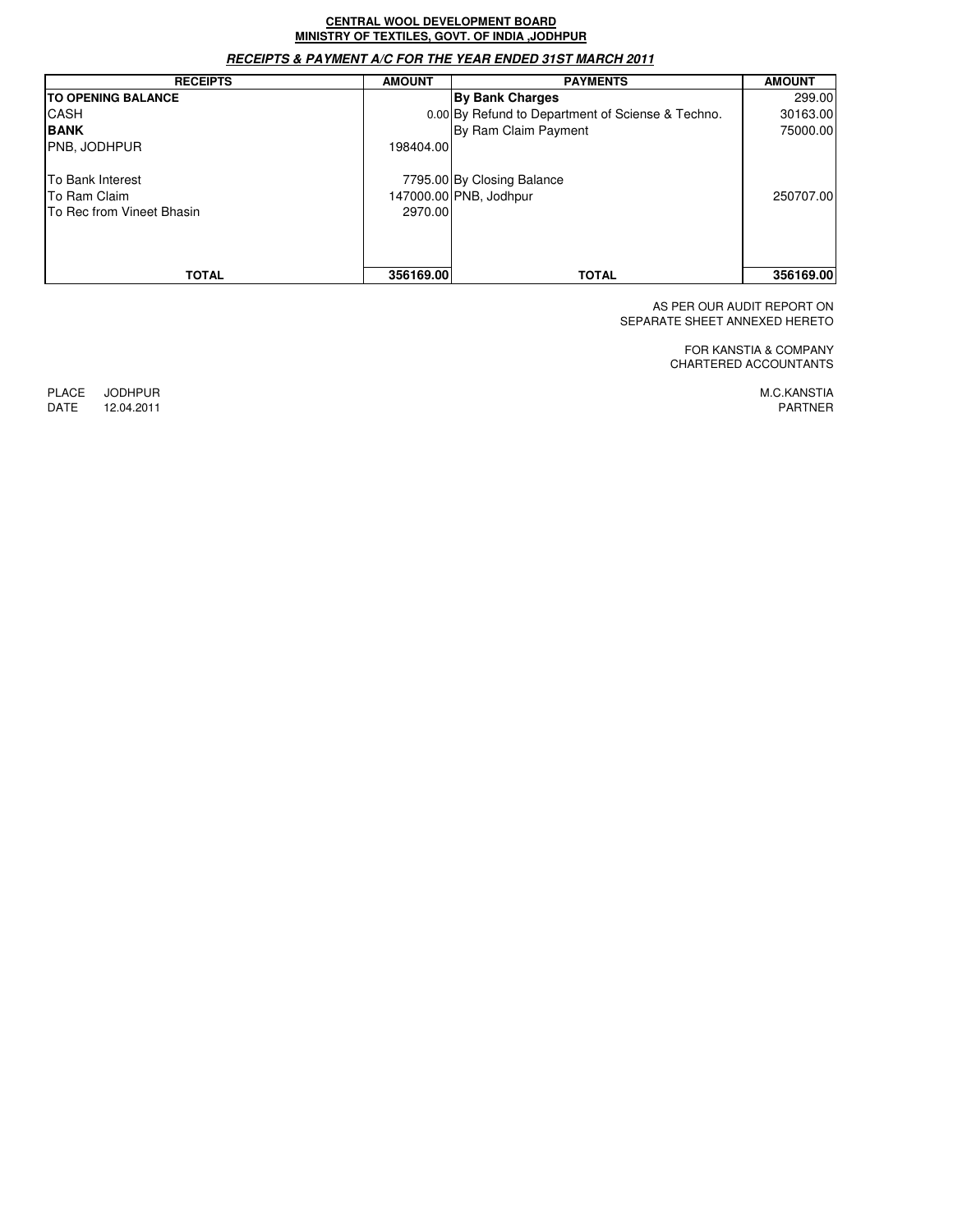### **CENTRAL WOOL DEVELOPMENT BOARD, MINISTRY OF TEXTILES, GOVT. OF INDIA, JODHPUR**

## **INCOME & EXPENDITURE A/C FOR THE YEAR ENDING 31ST MARCH 2011**

| <b>INCOME</b>          | <b>SCHEDULE</b> | <b>CURRENT</b> | <b>PREVIOUS</b> |
|------------------------|-----------------|----------------|-----------------|
|                        |                 | YEAR           | YEAR            |
| UNSPENT GRANT          | A               | 0.00           | 0.00            |
| <b>INTEREST EARNED</b> | B               | 7795.00        | 4822.00         |
|                        | C               | 0.00           | 0.00            |
| <b>DEFICIT</b>         |                 | 44585.00       | 2599085.00      |
|                        |                 | 52380.00       | 2603907.00      |

| <b>EXPENSES</b>                         | <b>SCHEDULE</b>                   | <b>CURRENT</b> | <b>PREVIOUS</b> |
|-----------------------------------------|-----------------------------------|----------------|-----------------|
|                                         |                                   | <b>YEAR</b>    | <b>YEAR</b>     |
| <b>Grant Refund</b>                     | Е                                 | 30163.00       | 2591115.00      |
| <b>Bank Charges</b>                     | F                                 | 299.00         | 0.00            |
| Gernplasma Treatment Plant Exp (Anurag) | G                                 | 20000.00       | 0.00            |
| <b>DEPRECIATION</b>                     | SCH, 2 OF<br><b>BALANCE SHEET</b> | 1918.00        | 12792.00        |
| <b>SURPLUS</b>                          |                                   | 0.00           | 0.00            |
|                                         |                                   | 52380.00       | 2603907.00      |

AS PER OUR AUDIT REPORT ON SEPARATE SHEET ANNEXED HERETO

> FOR KANSTIA & COMPANY CHARTERED ACCOUNTANTS

| PLACE JODHPUR   | M.C.KANSTIA    |
|-----------------|----------------|
| DATE 12.04.2011 | <b>PARTNER</b> |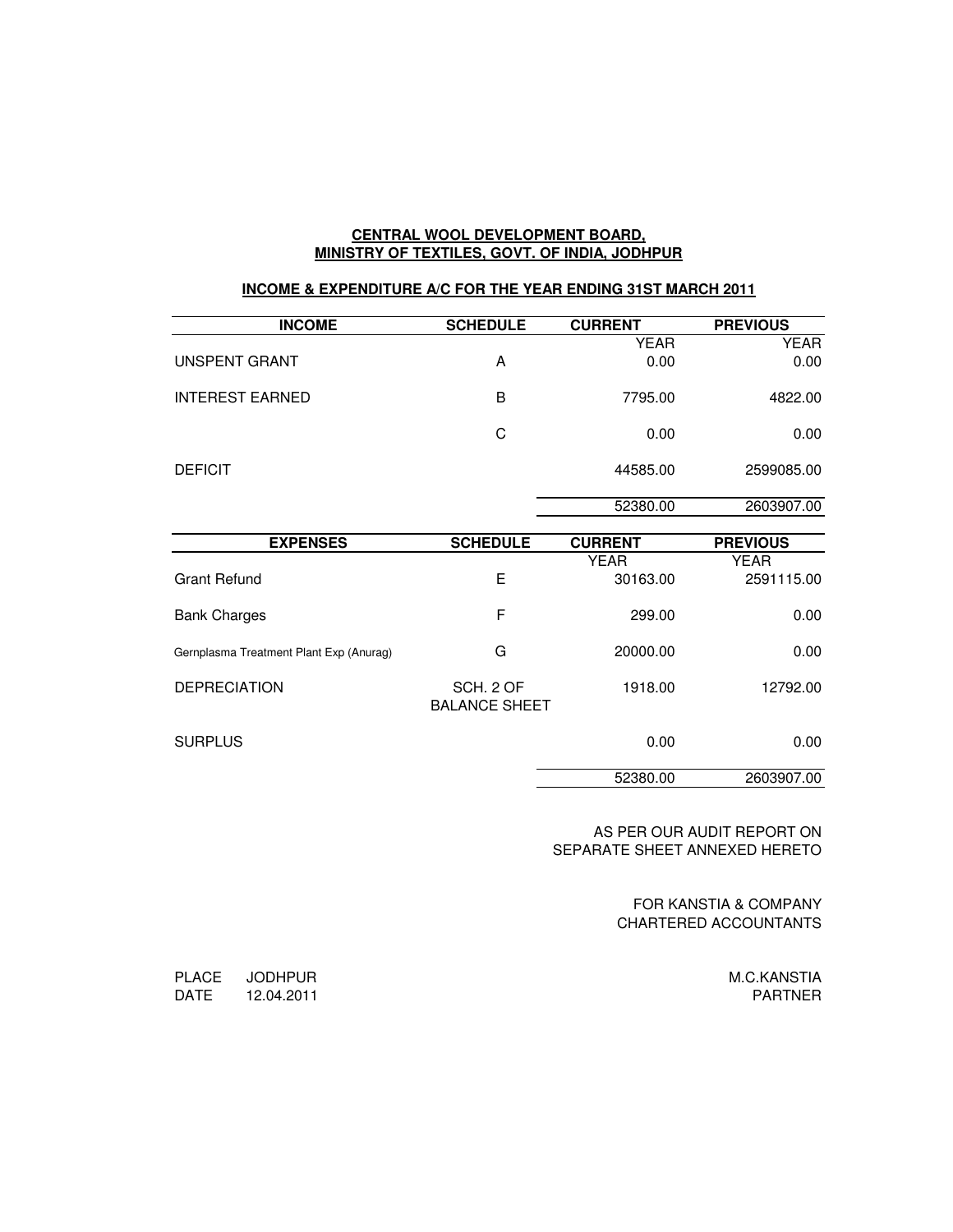### **CENTRAL WOOL DEVELOPMENT BOARD, MINISTRY OF TEXTILES, GOVT. OF INDIA JODHPUR**

### **BALANCE SHEET AS ON 31ST MARCH 2011**

| <b>LIABILITIES</b>               | <b>SCHEDULE</b> | <b>CURRENT</b> | <b>SCHEDULE</b> | <b>PREVIOUS</b> |
|----------------------------------|-----------------|----------------|-----------------|-----------------|
|                                  |                 | <b>YEAR</b>    |                 | <b>YEAR</b>     |
| CORPUS FUND A/C                  |                 |                |                 |                 |
| <b>Opening Balance</b>           | 236865.00       |                | 2835950.00      |                 |
| Less: Deficit                    | 44585.00        | 192280.00      | $-2599085.00$   | 236865.00       |
|                                  |                 |                |                 |                 |
| <b>OTHER LIABILITIES</b>         |                 |                |                 |                 |
| Ram Claim Payable                |                 | 129000.00      |                 | 57000           |
|                                  |                 |                |                 |                 |
| <b>TOTAL</b>                     |                 | 321280.00      |                 | 293865          |
|                                  |                 |                |                 |                 |
| <b>ASSETS</b>                    | <b>SCHEDULE</b> | <b>CURRENT</b> |                 | <b>PREVIOUS</b> |
|                                  |                 | <b>YEAR</b>    |                 | <b>YEAR</b>     |
|                                  |                 |                |                 |                 |
| <b>FIXED ASSETS</b>              |                 |                |                 |                 |
| Stabilizer and Plant & Machinery | 72491.00        |                | 85283.00        |                 |
| Less: Depreciation               | 1918.00         | 70573.00       | 12792.00        | 72491.00        |
|                                  |                 |                |                 |                 |
| <b>CURRENT ASSETS</b>            |                 |                |                 |                 |
| Punjab National Bank             |                 | 250707.00      |                 | 198404          |
| <b>Advances</b>                  |                 |                |                 |                 |
| Anurag Purohit                   |                 |                |                 | 20000           |
| Vineet Bhasin                    |                 |                |                 | 2970.00         |
| <b>TOTAL</b>                     |                 | 321280.00      |                 | 293865.00       |

AS PER OUR AUDIT REPORT ON SEPARATE SHEET ANNEXED HERETO

> FOR KANSTIA & COMPANY CHARTERED ACCOUNTANTS

> > PARTNER M.C.KANSTIA

PLACE JODHPUR DATE 12-04-2011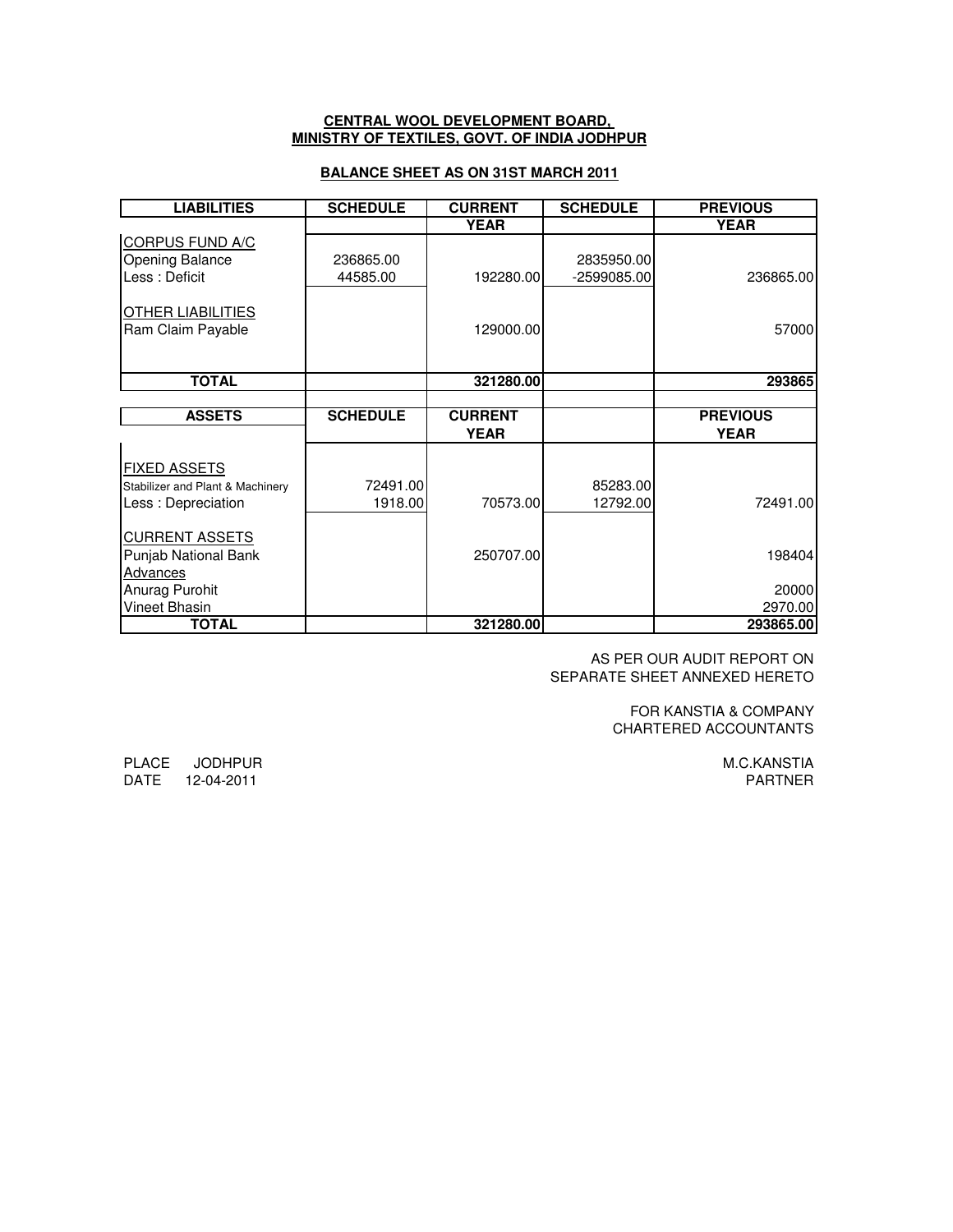# Central Wool Development Board

(Ministry of Textiles, Govt. of India), Jodhpur

ANNEXURE 'A'- ACCOUNTING POLICIES AND NOTES OF ACCOUNTS ON BALANCE SHEEP AND INCOME AND EXPENDITURE AS ON 31ST MARCH,2011

## **1. Cost of Convention**

The accounts have been prepared under historical convention.

### **2. Fixed Assets**

Fixed Assets have been valued at cost less depreciation

### **3. Depreciation**

Depriciation has been provided o written down value method as prescribed by the Income Tax Act.

AS PER OUR AUDIT REPORT ON SEPARATE SHEET ANNEXED HERETO

> FOR KANSTIA & COMPANY CHARTERED ACCOUNTANTS

PLACE JODHPUR DATE 12-04-2011

PARTNER M.C.KANSTIA